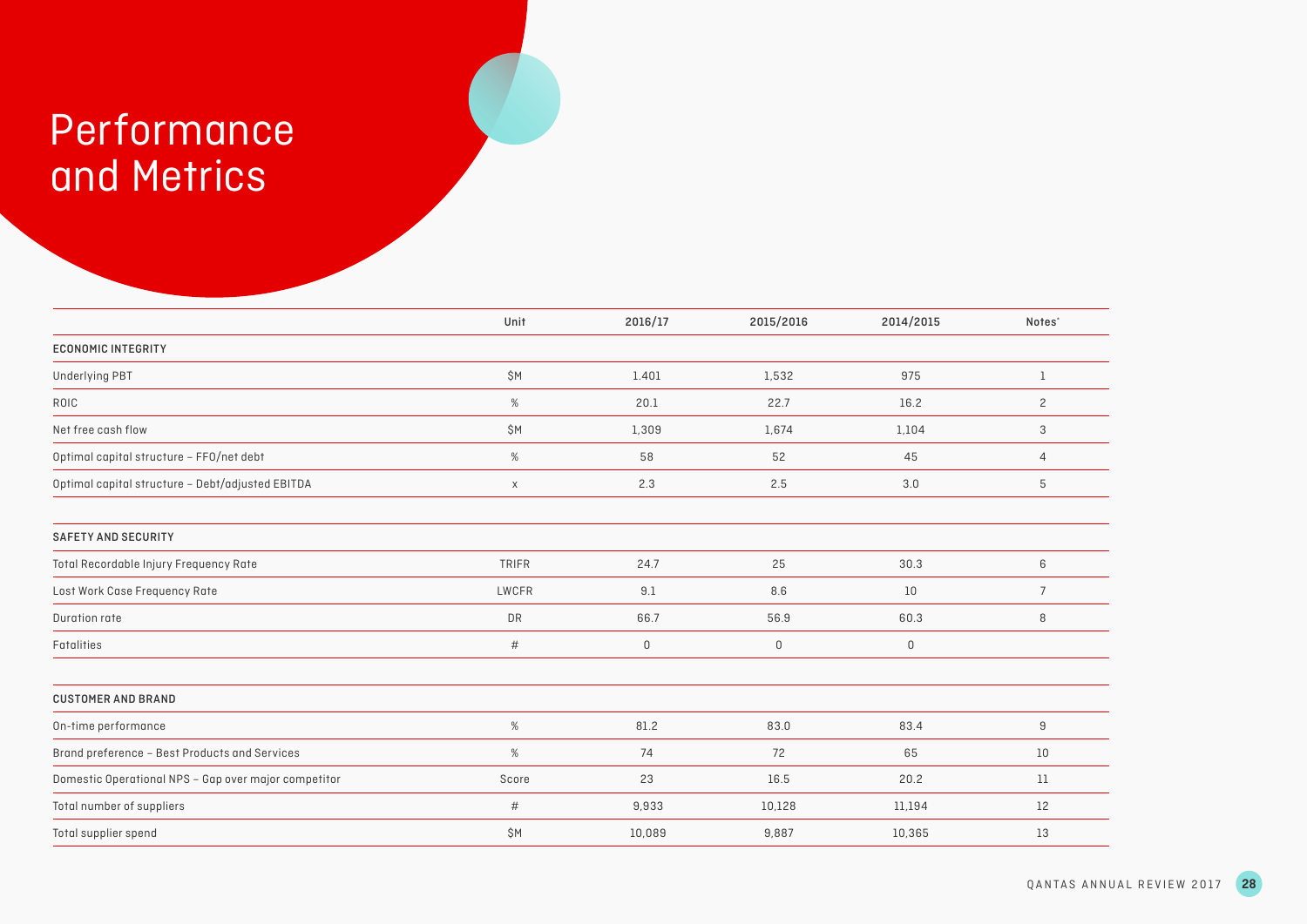|                                                                    | Unit | 2016/17 | 2015/2016 | 2014/2015                | Notes <sup>*</sup> |
|--------------------------------------------------------------------|------|---------|-----------|--------------------------|--------------------|
| Australian supplier spend                                          | \$M  | 6,603   | 6,395     | 6,814                    | 14                 |
| Total community partnerships investment                            | \$M  | 3,671   | 6,806     | 3,300                    | 15                 |
| Proportion of Aboriginal and Torres Strait Islander investment     | $\%$ | 32.6    | 41.0      | 22.5                     | 16                 |
| Total UNICEF donations facilitated through Change for Good program | \$Μ  | 1,429   | 1,500     | 1,400                    | 17                 |
| Total World Vision donations facilitated through StarKids program  | \$Μ  | 1,655   | 2,600     | 1,600                    | 18                 |
| PEOPLE AND CULTURE                                                 |      |         |           |                          |                    |
| Number of full-time equivalent employees                           | $\#$ | 29,596  | 29,204    | 28,622                   | 19                 |
| Percentage of part-time employees                                  | %    | 18.5    | 17.0      | 16.8                     | 20                 |
| Percentage of employees under a collective bargaining agreement    | $\%$ | 80.6    | 80        | $\overline{\phantom{a}}$ | 20                 |
| Percentage of women                                                | %    | 42.6    | 41.7      | 40.6                     | 20                 |
| Percentage of women in senior positions                            | $\%$ | 35.0    | 34.0      | 31.6                     | 20                 |
| Percentage of women Directors on the Qantas Board                  | $\%$ | 30.0    | 30.0      | 33.3                     | 20                 |
| Number of women Directors on the Qantas Board                      | $\#$ | 3       | 3         | 3                        | 20                 |
| Percentage of women recruited into the graduate program            | $\%$ | 52.4    | 61.0      | N/A                      | 20                 |
| Percentage of temporary or casual employees                        | $\%$ | 8.7     | 9.9       | 7.5                      | 20                 |
| Number of Indigenous Australian employees                          | $\#$ | 384     | 369       | 329                      | 20                 |
| EMPLOYEES BY AGE GROUP (PERMANENT EMPLOYEES)                       |      |         |           |                          |                    |
| $16-24$ years                                                      | $\%$ | 6.5     | 4.8       | 4.9                      | 20                 |
| $25-34$ years                                                      | %    | 20.9    | 20.0      | 20.6                     | 20                 |
| $35-44$ years                                                      | $\%$ | 24.5    | 26.2      | 27.5                     | 20                 |
| $45-54$ years                                                      | $\%$ | 29.8    | 31.5      | 31.4                     | 20                 |
| $55-64$ years                                                      | $\%$ | 16.7    | 16.3      | 14.5                     | 20                 |
| 65 years +                                                         | $\%$ | 1.7     | 1.2       | 1.1                      | 20                 |
| Voluntary employee turnover                                        | %    | 4.9     | 4.4       | 4.7                      |                    |
| Total employee turnover                                            | %    | 8.4     | 7.8       | 11.6                     |                    |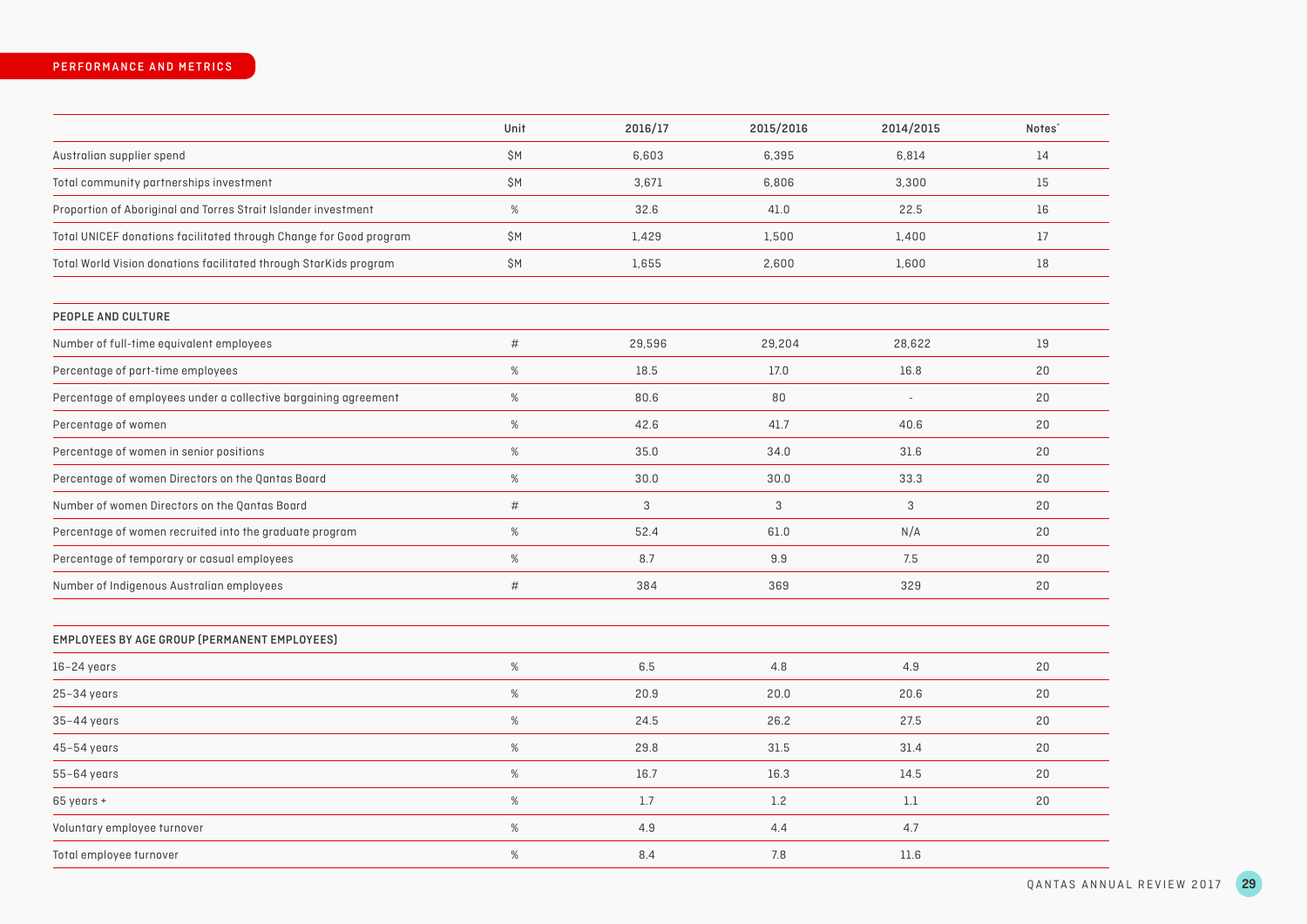|                                                    | Unit        | 2016/17    | 2015/2016  | 2014/2015  | Notes <sup>*</sup> |
|----------------------------------------------------|-------------|------------|------------|------------|--------------------|
| <b>ENERGY AND EMISSIONS</b>                        |             |            |            |            |                    |
| Average aircraft age - scheduled passenger fleet   | Years       | 9.6        | 8.6        | 7.7        | 21                 |
| Aviation fuel consumption                          | '000 Litres | 4,873,267  | 4,805,045  | 4,635,760  | 22                 |
| Electricity (Australia)                            | MWh         | 169,466    | 172,092    | 191,459    | 23                 |
| Natural gas (Australia)                            | GJ          | 218,797    | 229,630    | 316,198    | 23                 |
| Diesel (Australia)                                 | Litres      | 6,115,161  | 6,370,835  | 7,199,289  | 23                 |
| Fuel per 100 RTKs (Group efficiency)               | Litres      | 37.6       | 37.7       | 37.9       | 24                 |
| Water (Australia)                                  | '000 Litres | 902,545    | 973,611    | 874,929    | 25                 |
| $CO2$ -e emissions - Scope 1                       | Tonnes      | 12,248,233 | 12,070,474 | 11,707,259 | 26                 |
| $CO2$ -e emissions - Scope 2                       | Tonnes      | 139,433    | 142,227    | 155,826    | 27                 |
| $CO2$ -e emissions - Total                         | Tonnes      | 12,387,666 | 12,212,701 | 11,863,085 | 28                 |
| $CO2$ -e emissions - Domestic                      | Tonnes      | 4,503,746  | 4,569,452  | 4,613,753  | 29                 |
| CO <sub>2</sub> -e emissions - International       | Tonnes      | 7,883,921  | 7,643,249  | 7,249,332  | 30                 |
| CO <sub>2</sub> -e per 100 RTKs (Group efficiency) | Kilograms   | 96.0       | 96         | 97         | 31                 |
| Change in emissions (year on year)                 | %           | 1.4        | 3.0        | $-2.1$     | 32                 |
| Direct waste to landfill (Australia)               | Tonnes      | 20,635     | 21,972     | 20,115     | 33                 |

## Footnotes:

Scope includes Qantas Airways Limited and controlled entities, including Qantas International, Qantas Domestic, QantasLink, Network Aviation, Jetstar International, Jetstar Domestic and Jetstar Asia unless stated otherwise.

- 1 Underlying Profit Before Tax (PBT) is a non-statutory measure, and is the primary reporting measure used by the Qantas Group's chief operating decision-making bodies, being the Chief Executive Officer (CEO), the Executive Committee and the Board of Directors, for the purpose of assessing the performance of the Group. Underlying PBT is derived by adjusting Statutory PBT for the impacts of ineffectivenss and non-designated derivatives relating to other reporting periods and certain other items which are not included in Underlying PBT. For the reconciliation of Underlying PBT to Statutory PBT, refer to Note 1A to the Financial Statements in t Qantas Annual Report 2017.
- 2 Return on Invested Capital (ROIC %) is a non-statutory measure and is the financial return measure of the Group. ROIC is calculated as Return on Invested Capital EBIT (ROIC EBIT) divided by Average Invested Capital. ROIC EBIT is derived by adjusting Underlying EBIT to exclude non-cancellable aircraft operating lease rentals and include notional depreciation for these aircraft to account for them as if they were owned aircraft. Invested capital includes the net assets of the business other than cash, debt, other financial assets and liabilities, tax balances and includes the capitalised value of operating leased aircraft assets. Average invested capital is equal to the 12-month average of the monthly invested capital.
- 3 Net free cash flow is a measure of financial performance calculated as operating cash flows net of investing cash flows (excluding aircraft operating lease refinancing). Scope: The Consolidated Financial Statements for the year ended 30 June 2017 comprise Qantas and its controlled entities and the Qantas Group's interest in investments accounted for under the equity method.
- 4 Funds from Operations/net debt: Management's estimates based on Standard & Poor's methodology.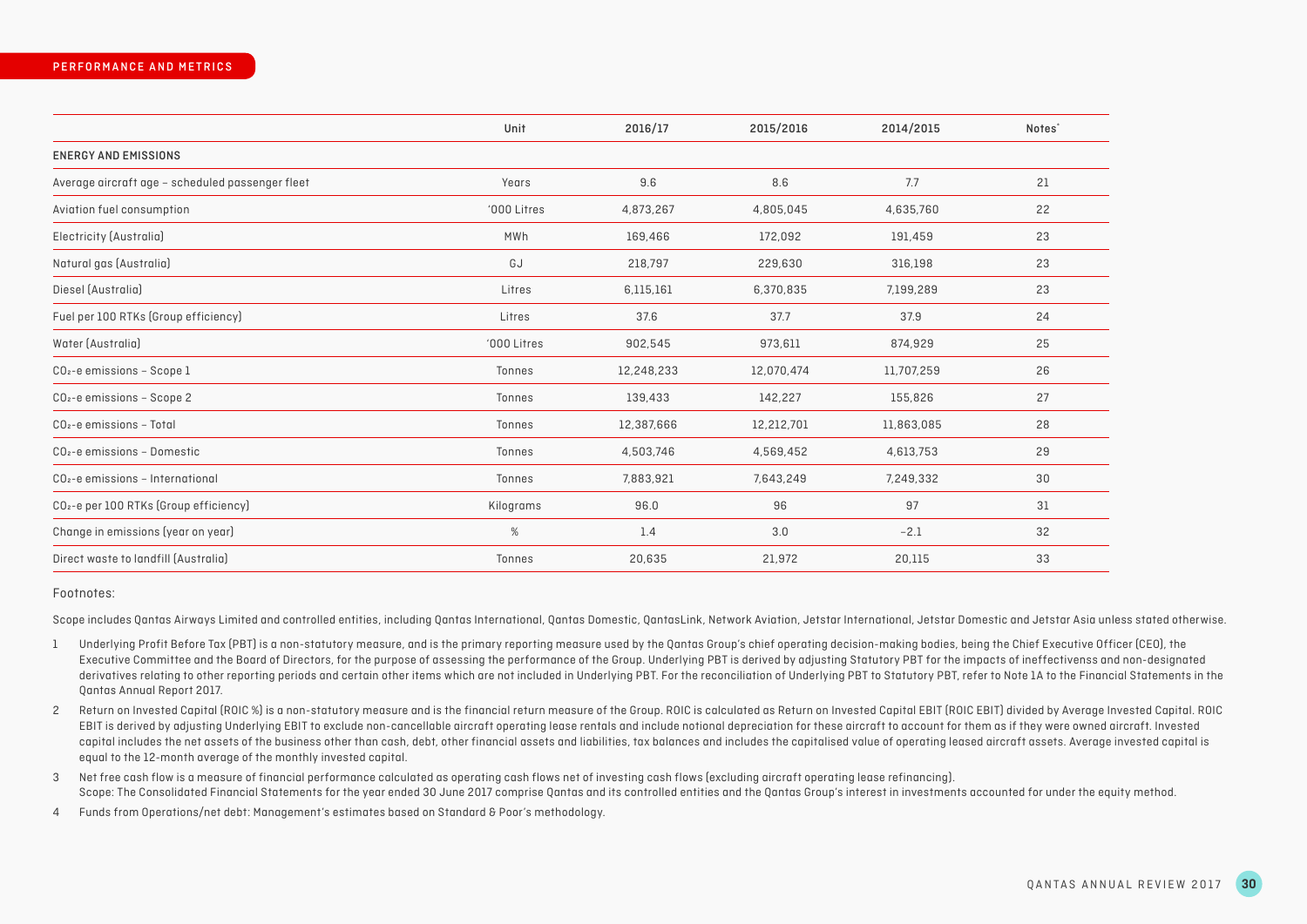## PERFORMANCE AND METRICS

- 5 Debt/Adjusted Earnings Before Interest, Tax, Depreciation and Amortisation. Management's estimates based on Moody's methodology.
- 6 Total Recordable Injury Frequency Rate (TRIFR): Lost time injuries per million hours worked. The total number of injuries or illnesses during work hours (1 July to 30 June) with an accepted workers' compensation claim for Australian-based personnel, or equivalent in other jurisdictions, per million hours worked. Journey and slip port injuries are excluded from this calculation. This metric includes embedded contractors that work exclusively the Qantas Group and perform work that is considered core business. When considering lost time, Qantas Group injury metrics are calculated using medically certified calendar days, including partial days, for which the inju worker is unable to fulfil the duties for which they are employed regardless of roster (partial days are counted as one full day).
- 7 Lost Work Case Frequency Rate (LWCFR): Described as the total number of injuries or illnesses during work hours (1 July to 30 June) with an accepted workers' compensation claim for Australian-based personnel, or equivalent in other jurisdictions, which resulted in total incapacity, per million hours worked. Total incapacity is defined as any injury or illness that results in an injured worker being unfit for work. Journey and slip port injur excluded from this calculation. This metric includes embedded contractors (as described above) and employees of wholly-owned entities of the Qantas Group. When considering lost time, Qantas Group injury metrics are calculated using medically certified calendar days, including partial days, for which the iniured worker is unable to fulfil the duties for which they are employed regardless of roster [partial days are counted as one full
- 8 Duration rate indicates the average number of lost days per injury/illness with an accepted workers' compensation claim for Australian-based personnel, or equivalent in other jurisdictions, resulting in partial incapacit or total incapacity. Partial incapacity means any injury/illness that resulted in an injured/ill worker being fit for work but at a reduced capacity. When considering lost time. Oantas Group injury metrics are calculated u medically certified calendar days, including partial days, for which the injured worker is unable to fulfil the duties for which they are employed (partial days are counted as one full day). Journey and slip port injuries excluded from this calculation. This metric includes embedded contractors and employees of wholly-owned entities of the Qantas Group.
- 9 On-time performance as measured by the percentage of flights departing within 15 minutes of scheduled departure for Total Group operations including Qantas International, Qantas Domestic, QantasLink, Jetstar International and Jetstar Domestic, including Jetstar Domestic New Zealand.
- 10 Brand Preference Best Products and Services indicates percentage of customers who agree with the statement 'Qantas is focused on providing the best products and services to its customers'. Source: Brand Tracking Research (House of Brand Group).
- 11 Domestic operational NPS Average Qantas Domestic Gap to Competitor, based on internal Qantas reporting.
- 12 Total number of suppliers has been restated for 2015/16 and 2014/15.
- 13 Total supplier spend excluding payments processed through IATA clearing account and direct bank deposits for the purposes of aircraft lease payments.
- 14 Australian supplier spend where supplier headquarters are located in Australia. Australian supplier spend has been restated for 2015/16 and 2014/15.
- 15 Total Qantas community partnerships investment excludes donations facilitated through other areas of the business and voluntary logistical support provided to the Australian Government in times of crisis. The Group has transitioned from the Qantas Foundation into an internal Grant Giving program, managed by Good 2 Give. This transition has impacted the disbursement of cash compared to 2015/16. Next year will reflect the disbursement of grants donated to employees' chosen organisations, estimated at \$200,000 per year.
- 16 Proportion of total community invesment donated to benefit Aboriginal and Torres Strait Islander communities. Proportion of total community investment donated to benefit Aboriginal and Torres Strait Islander communities has been restated for 2015/16.
- 17 Total UNICEF donations facilitated through Qantas' Change for Good program.
- 18 Total World Vision donations facilitated through Jetstar's StarKids program.
- 19 Total number of employees of wholly-owned entities of the Qantas Group as by employment type, full-time or part-time.
- 20 Composition of governance bodies and breakdown of employees per employee category according to gender, age group, minority group membership and other indicators of diversity is limited to total workforce of whollyowned entities of Qantas Airways Limited broken down by gender, age group and Indigenous employees as well as women in the following positions: Non-Executive Directors and Senior Management. Gender diversity indicators are consistent with diversity policy and targets, measured as at 30 June 2017. Indigenous employees refer to team members who have identified as being Aboriginal or Torres Strait Islander.
- 21 Average fleet age scheduled passenger fleet is calculated by determining the average age of the Group's scheduled passenger fleet based on manufacturing dates. Scope: The scheduled passenger fleet of the Qantas Group, including both owned and leased aircraft. The Qantas Group's scheduled passenger fleet does not include dedicated freighters and Network Aviation fleet.
- 22 The total volume of aviation kerosene consumed by the Qantas Group's flying businesses from 1 July to 30 June. Scope: Aviation fuel consumption includes Qantas, Jetstar, QantasLink, Network Aviation, Jetconnect and Qantas Freight, for both domestic and international operations. Aviation fuel consumption does not include consumption by Jetstar Asia or codeshare partners.
- 23 The total amount of electricity consumed as measured in megawatt hours (MWh), Natural gas measured in gigajoules (GJ) and diesel measured in litres (L) where separately billed to Qantas wholly-owned entities within Australia for the period 1 July to 30 June.
- 24 Fuel per 100 revenue tonne kilometres (RTK). RTK quantifies Group fuel efficiency, described as the amount of revenue-generating payload carried, for the distance flown. Total number of tonnes of paying passenger, freight and mail carried, multiplied by the number of kilometres flown.

Scope: Fuel per 100 revenue tonne kilometres (RTK) includes Qantas, Jetstar, QantasLink, Jetconnect, Network Aviation and Qantas Freight for both domestic and international operations.